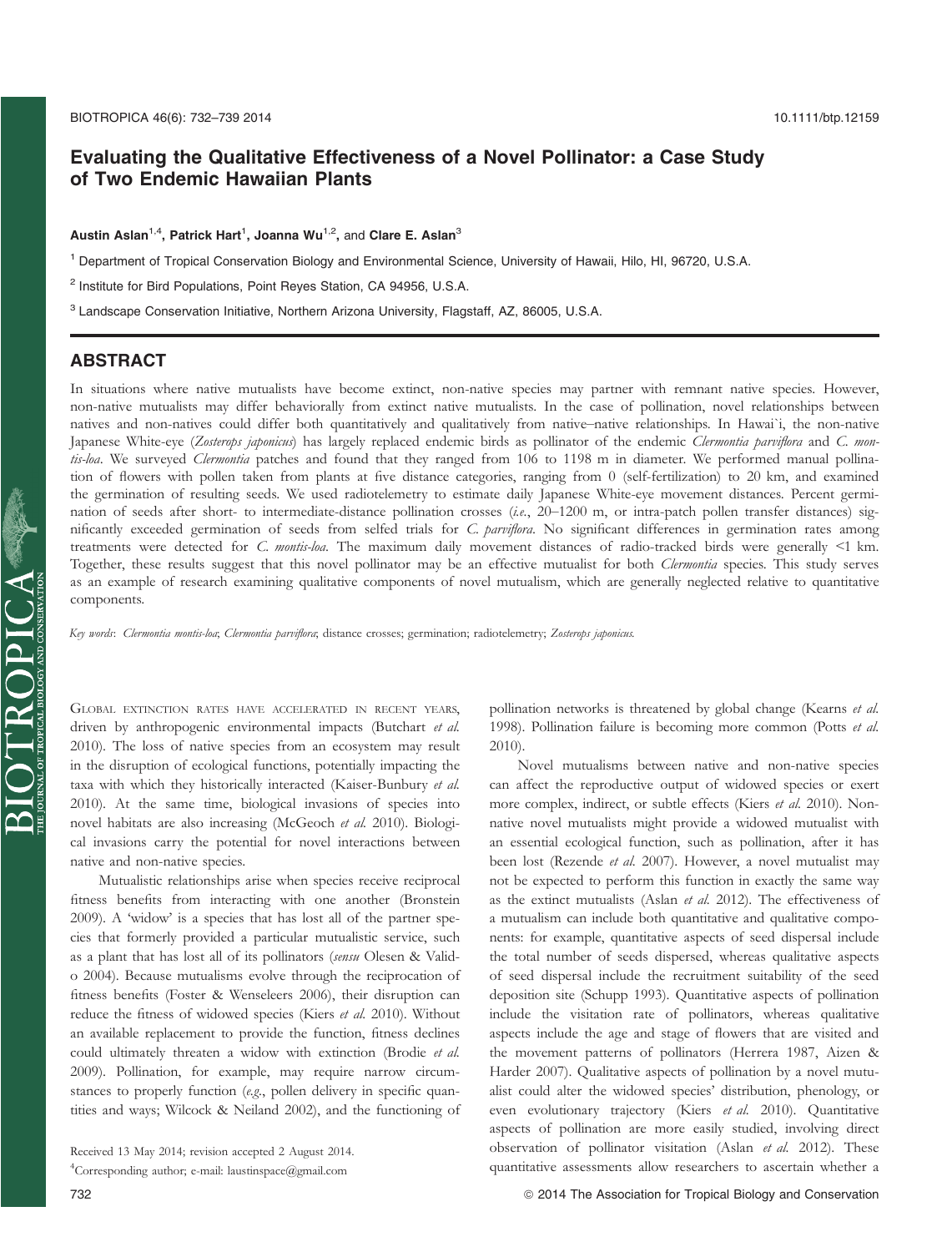novel pollinator is interacting with focal plants. However, the more difficult-to-study qualitative aspects of pollination can help us understand how the novel pollinator is interacting with the plants, and what the implications of the novel relationship might be for the evolution and conservation of those plants. To accurately assess the effectiveness of such relationships, both qualitative and quantitative components of pollination must be examined.

Due to high numbers of endemic species, oceanic islands often exhibit specialized plant–pollinator interactions (Abe 2006). Although the effects of pollinator losses on plant reproductive output remain poorly understood on islands (Abe 2006), modifications could include altered quantity and quality of pollen transfer (e.g., Madjidian et al. 2008), and altered spatial flow of pollen (Adler & Irwin 2006). These changes may have conservation importance, because island species are unusually likely to be threatened with extinction (Aslan et al. 2013). A number of studies have identified novel mutualisms that have evolved on islands after accidental species introduction (Aslan et al. 2012). The qualitative components of these novel mutualisms must be explored to facilitate informed decisions regarding invasive species management.

Here, we report on the qualitative aspects of pollination by a non-native bird (the Japanese White-eye; Zosterops japonicus) on Hawai`i Island, U.S.A. A previous study evaluated the quantitative effectiveness of this bird as a pollinator of plant species in an endemic genus of angiosperm (Clermontia) (Aslan et al. 2014). In over 100 h of visitation observations per plant species, those authors found that the non-native bird accounted for 84 percent of legitimate pollinator visits to the small-flowered C. parviflora and 92 percent of visits to the larger-flowered C. montis-loa (Aslan et al. 2014). These species were probably visited by endemic Hawaiian honeycreepers in the past (further details in Study Species), but widespread extinction of native Hawaiian birds and introduction of non-native birds to the islands have transformed the local avifauna. In the quantitative study, native bird visitation was rare compared with the non-native visitor: the very small `Apapane (Himatione sanguinea) performed 16 percent of visits to C. parviflora, whereas the medium-sized `I`iwi (Vestiaria coccinea) performed just 2.5 percent of visits and the small-sized `Amakihi (Hemignathus virens virens) performed 3.5 percent of visits to C. montis-loa (Aslan et al. 2014). The study also examined the plant breeding system and found that self-fertilized flowers produced significantly fewer seeds than did open-pollinated controls, but that flowers visited by the White-eye exhibited similar seed set to that of open-pollinated controls (Aslan et al. 2014).

Building from that previous quantitative assessment, we set out to examine the quality of pollination offered by this nonnative pollinator. One way in which pollination may differ between the native and novel pollinators in this system is in the spatial pattern of pollen flow. Due to introduced mosquito-transmitted avian diseases ubiquitous at lower elevations and habitat fragmentation, native passerine pollinators are more elevationrestricted than Japanese White-eye (Hart et al. 2011). Japanese White-eye occurs in every vegetation type on Hawai`i Island

(Scott et al. 1986). Native nectarivorous honeycreepers, on the other hand, specialize on high nectar reward flowers and cluster near such species, with occasional long-distance movement (Pratt et al. 2001). As feeding specialists, they may be less likely than White-eyes to shift habitat types or to use disturbed areas (Pejchar et al. 2005). For this study, we hypothesized that: (1) C. parviflora and C. montis-loa would exhibit spatial structure, with optimal pollen flow distances evident in fruit set and germination as indicators of pollen quality (sensu Aizen & Harder 2007); and (2) generalist Japanese White-eyes would exhibit daily movements, on average, that exceeded the optimal pollen flow distances, as native birds are likely to cluster more than Japanese White-eyes. We performed pollination crosses between parents at different distances, in conjunction with radiotelemetry of wild Japanese White-eye individuals, to examine the potential impact of probable spatial pollen flow dynamics on reproductive fitness components (germination rate and time to germination) of two Clermontia species: C. parviflora and C. montis-loa. In so doing, we examine a qualitative aspect of pollination effectiveness in this system and build off of the existing quantitative understanding. Although small-scale, our examination serves as a case study of such qualitative assessments, which are lacking for many novel mutualisms.

#### METHODS

STUDY SPECIES.-The Clermontia genus consists of 22 woody, endemic Hawaiian shrub species in the subfamily Lobelioideae (family Campanulaceae) (Lammers 1991). Each species is characterized by apparently self-compatible, protandrous, tubular, birdpollinated inflorescences and large orange or yellow berries (Lammers 1991). We studied two species endemic to Hawai`i Island: Clermontia parviflora and Clermontia montis-loa. Clermontia parviflora's range extends across four volcanoes on the eastern side of Hawai'i Island, whereas *C. montis-loa* is restricted to the eastern slopes of Mauna Loa volcano (Lammers 1991). Although they are uncommon in the ecosystem, both species are sufficiently abundant to allow study and experimental manipulation, whereas several other species in the genus are endangered and rigorously protected.

Hawaiian Lobelioideae were probably historically pollinated by endemic honeycreepers (Fringillidae) such as the Hawai`i Mamo (Drepanis pacifica) and endemic honeyeaters (Mohoidae) such as the `O`o (Lammers et al. 1987). About half of these species are now extinct (including all honeyeater species) and others are endangered after undergoing large declines due to loss of habitat, reduced food supply, introduced avian diseases, introduced predators, and competition with introduced generalists (Scott et al. 1988). The largest non-endangered honeycreeper on Hawai'i Island is the 'I'iwi, but that bird is in decline and constrained to high elevation remnant forest patches, and its interactions with the focal *Clermontia* species are now extremely rare (Aslan et al. 2014).

Clermontia parviflora and C. montis-loa are now pollinated almost exclusively by the non-native Japanese White-eye (Aslan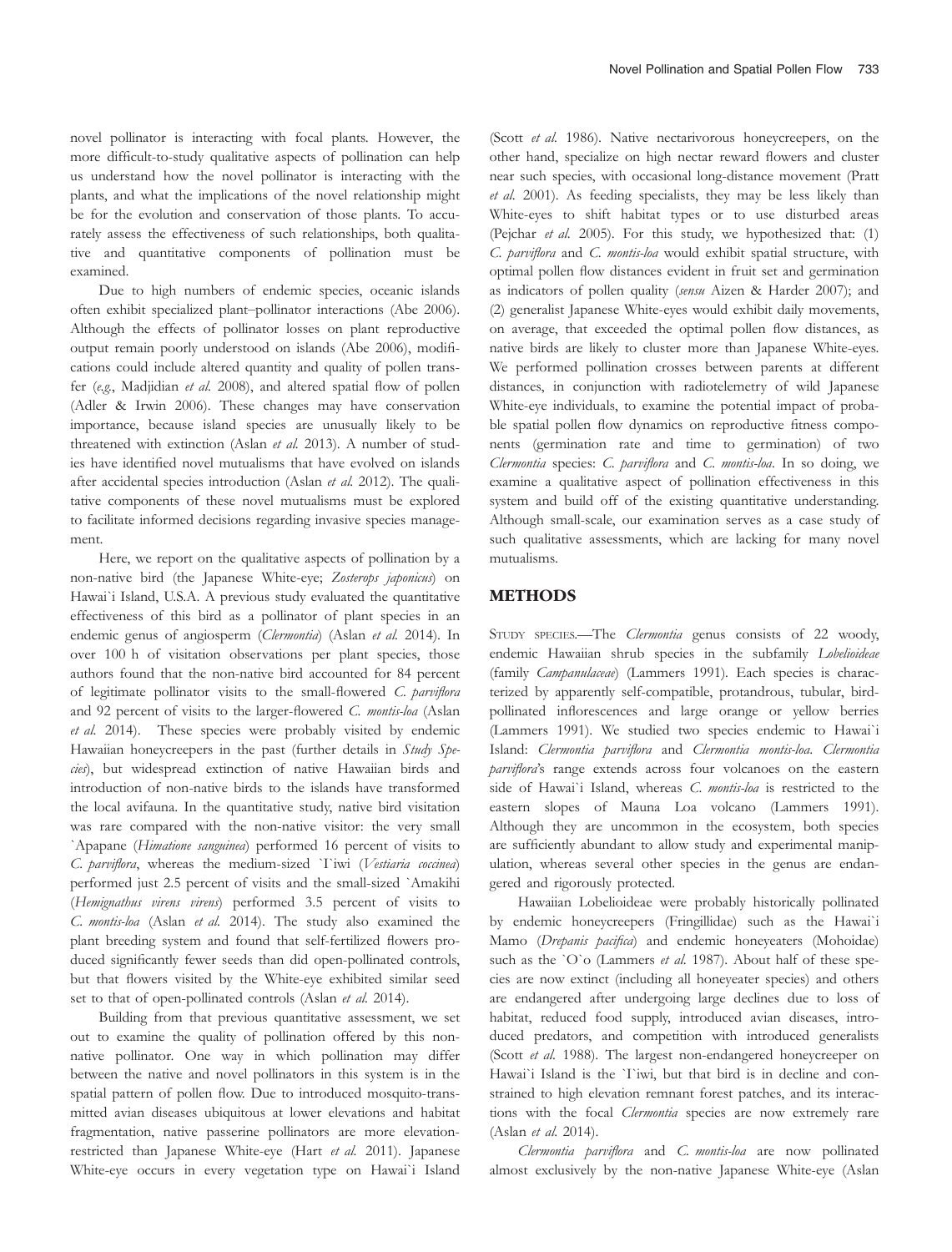et al. 2014). This bird is a habitat generalist (Scott et al. 1986) that was introduced to the island of O`ahu in 1929 (Waring et al. 1993) and has become the most abundant and widespread terrestrial bird in the Hawaiian Islands (Scott et al. 1986, Boelman et al. 2007). Occurring in high densities across a wide variety of habitat types throughout Hawai`i Island (Scott et al. 1986), the species feeds on insects, nectar, and fruit (Hart et al. 2011). Although the White-eye is now by far the most common visitor to *Clermontia* sp. flowers, the bird differs dramatically in morphology from the native honeycreepers. Both extinct and extant honeycreepers exhibit long, narrow, curved bills that are visibly suited to extracting nectar from the flowers of Lobelioideae. The White-eye, on the other hand, has a short, stubby, awl-shaped bill, a highly generalist morphology.

STUDY REGION AND SITES.—Manual pollination crosses were performed in two study sites per species (Fig. S1). All sites contained naturally occurring *Clermontia* populations in wet forest dominated by `ōhi`a (Metrosideros polymorpha) on the windward side of Hawai'i Island. Clermontia montis-loa occupies higher elevations in Mauna Loa cloud forest (ca 950-1250 m), whereas C. parviflora occurs on the windward sides of Mauna Loa, Mauna Kea, and Kilauea volcanoes and occupies a wider elevation range (ca 850– 1250 m).

Bird communities at the four study sites were dominated by non-native species, probably due to the presence of disease-transmitting mosquitos, which carry avian malaria and avian pox and exclude susceptible native birds from low-elevation sites (Atkinson & LaPointe 2009). The most common birds in the study sites included the non-native Japanese White-eye, Northern Cardinal (Cardinalis cardinalis), Common Myna (Acridotheres tristis), Spotted Dove (Streptopelia chinensis), and Zebra Dove (Geopelia striata), all of which demonstrate disease resistance. Common native birds within the study area were `Apapane and `Amakihi, as well as the native thrush `Oma`o (Myadestes obscurus).

STAND MEASUREMENTS.—We located five stands of each target Clermontia species and surveyed them for stand diameter. We first identified the likely extent of the stand by consulting with local native plants experts. This enabled us to identify a hypothesized stand perimeter using Google Earth. We then pushed back the edges of this perimeter by 40 m to establish a ring of 'unknown' area outside the area of the 'known' population. We surveyed this ring comprehensively using handheld GPS units, searching for additional adult plants of either Clermontia species. When such adults were detected, we marked them with the GPS unit and incorporated them into a revised perimeter delineation of the stand. At the conclusion of all such surveys, we calculated the maximum diameter of each stand (i.e., the straight-line distance across the longest axis of the stand area) as well as the mean diameter of all five stands of each *Clermontia* species.

POLLINATION TREATMENTS.—Crosses consisted of five interparent distance treatments: selfed (flowers that were bagged in bud stage, preventing outcrossing), nearest neighbor (20–50 m), cross-patch (100–300 m), intermediate-distance (800–1200 m), and long-distance (10–15 km). We deliberately limited sample size because these plants are endemic species: in each of two study populations per species, each of six study trees were selected to receive all five treatments, for a total of 120 crosses. As described below, high flower failure rates forced us to expand the treatments to a few additional plants to bolster sample size. Across all treatments, a high proportion of flowers died after emasculation or failed to set fruit after pollination (discussed below), resulting in unbalanced treatments. When available, new flowers or new plants were selected and lost treatments were replaced. However, the small number of adult plants per site (range 6–55) and the small number of flowers per plant (range 3–102; with many plants no longer flowering when treatment failures became apparent) made it impossible to replace all lost treatments within the flowering season.

The experiment was repeated in two flowering seasons: June–October 2011 and February–May 2012. To perform crosses, we emasculated flowers early in male phase to prevent self-pollination, isolated flowers in mesh pollinator exclusion bags until they entered female phase, and then applied pollen to stigmas, which became receptive 24–48 h after emasculation. Pollen for treatments was collected in centrifuge tubes from paternal plants from preselected distance categories, but the pollen presentation system of these flowers made it impossible to standardize the amount of pollen collected: *Clermontia* flowers release the majority of their pollen in a single outpouring when the androecium is disturbed. If pollen release does not occur within 24 h, the stigma elongates through the center of the androecium, stimulating pollen release and coating the gynoecium with self-pollen. A gynoecium that does not receive self-pollination is receptive for a short time (ca 24 h). To perform our crosses, we searched for male-phase flowers located at the necessary distances from maternal plants; flowers in bud stage or female phase could not be used, and the generally low number of flowers in a patch on any given day often made it impossible to find a suitable flower when it was needed. If a flower was found but the major pollen dump had already happened for male-phase flowers, it was possible to gather only a small amount of pollen for crosses. We applied all collected pollen to each target flower, but this amount varied from a large clump to a dusting, influencing our fecundity metrics (see below). Following pollen application, treated flowers were isolated once again in mesh pollination bags and permitted to mature into fruits. Fruits were harvested when fully mature, 60–90 d after pollination. Following harvest, seeds were extracted from fruits using a series of sieves and dried on low-humidity, room temperature platforms prior to the commencement of germination trials. Seeds used in germination trials were visibly filled and plump and dark in color, in contrast to tiny, pale infertile seeds.

GERMINATION.—Because we were unable to standardize the amount of pollen delivered during treatments, we used two fitness indicators (germination rate and time to first germination, both metrics of seed robustness) (after Willis 1993, Verdu & Tra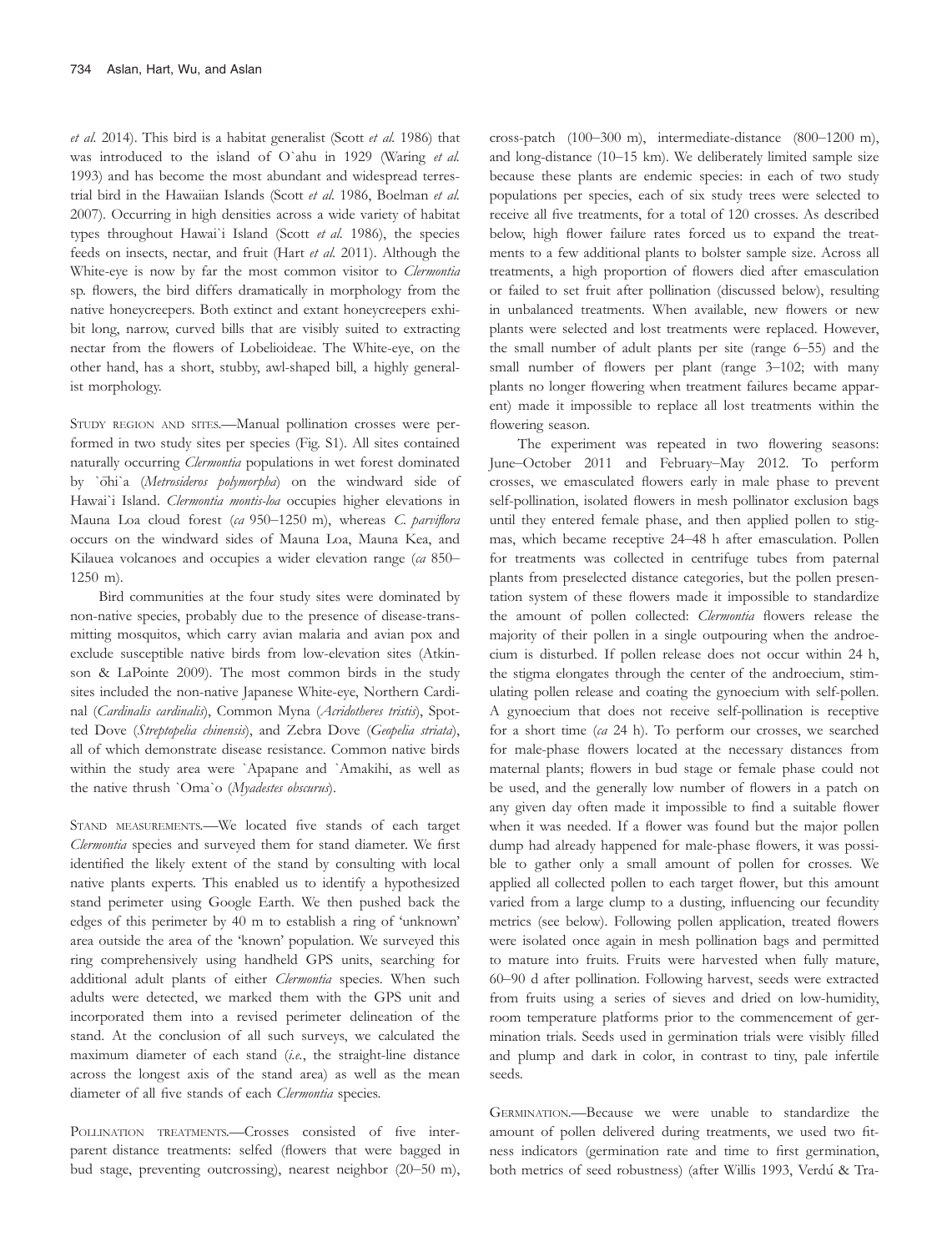veset 2005) to compare distance crosses, rather than using seed set (which for this species reflects the number of pollen grains delivered). Percent germination of seeds of each fruit was determined by pooling two consecutive germination trials. During each trial, one subsample of seeds ( $N = 25$ ) from each harvested fruit was plated on filter paper in a 150-mm-diameter Petri dish. Dishes were placed in haphazard order on a platform in natural light. Filter paper was moistened with distilled water, which was reapplied as needed throughout the germination trial. To ensure that all seeds were exposed to the same light and temperature conditions, dishes were rotated (moved two locations to the right along the platform and turned 90°) every other day throughout the trial. As the first seed of each subsample germinated, length of time to germination was recorded. Each trial ran for 35 d, after which the germination rate was calculated as the proportion of total seeds that had germinated.

Germination rates and days to germination statistics were then analyzed using R (v. 2.14.1; R Development Core Team 2011). Replicate treatments per plant as well as replicate germination trials per treatment were treated as subsamples and averaged prior to analysis. Data were analyzed using split-plot mixed effects linear models, available from R package 'nlme', with germination rate as the response variable and treatment as the fixed explanatory variable (Crawley 2007). These tests contrast seed robustness metrics of distance treatments against the selfed treatment; thus, poorer performance among seeds from self-fertilization is the a priori hypothesis in the test. Site, plant, and season were used as random effect blocking factors to account for inherent differences between sites and individuals. There was no significant effect of season either by itself or as an interaction term, so it was removed from the model during model simplification. The final model thus used site and plant as blocking factors. Separate models were developed and employed for proportion germinated and days to germination for each plant species. Assumptions of the linear model were examined using tests for homoscedasticity coupled with visual inspection of the data and variances, and no data transformations were necessary.

FLOWER FAILURE.—Approximately half of all maternal flowers used for C. parviflora treatments failed prior to fruit maturity. Failure rates were even higher for C. montis-loa, approaching twothirds. One cause of these failures could have been our emasculations (i.e., the stress of flower handling) or delivery of small pollen quantities. Anecdotally, however, flowers of Clermontia experience a high failure rate no matter how or if they are handled (68.5% for tracked C. montis-loa flowers and 56.5% for tracked C. parviflora flowers, C. Aslan, unpubl. data).

Because we observed such a high level of flower failure across treatments, we examined flower failure rate by treatment to test the null hypothesis that all treatments exhibited equivalent failure rates. We used a split-plot mixed effects model as above, to account for inherent differences between sites and plants, but now arcsine-transformed the proportion of treatment flowers that failed, to normalize the data. We again performed the analysis in R, with site and plant as blocking effects and treatment as a fixed

effect. The arcsine-transformed number of flower failures per treatment was the response variable.

RADIOTELEMETRY.—White-eye movement patterns were assessed in high elevation forest remnants (kipuka) on the eastern slope of Hawai`i Island's Mauna Loa volcano. The study system was located at  $ca 19^{\circ}40'$  N,  $155^{\circ}21'$  W, and ranged in elevation from 1480 to 1740 m. Kipuka consisted primarily of stands dominated by native `ōhi`a trees (M. polymorpha), were located ca 10 km west of the northernmost C. parviflora and C. montis-loa study sites at which our pollination trials were performed, and offered superior conditions for the tracking of White-eye movement patterns (i.e., more easily accessible forest patches, easier movement across lava flows for trackers).

To examine Japanese White-eye movement patterns, we fitted a total of nine White-eyes with radio transmitters and followed each of them on a per-day basis for up to 30 d or until transmitter signal was lost. Birds were captured in mist nets established within the study site kipuka, fitted with radio transmitters, and released back into the source kipuka. Radio tracking began 30 min after release to allow time for birds to adjust to the transmitter. Mist netting occurred between February 2012 and June 2012. For further mist-netting and radio tracking methodological details, see Wu et al. (2014).

Radiotelemetry analysis was designed to compare typical White-eye movements with spatial pollination patterns for Clermontia. Maximum movement distances within each tracking date were calculated because the average longevity of *Clermontia* pollen is probably <24 h (P. Moriyatsu, pers. comm.). Analysis was conducted using ArcView 10 (ESRI, Redlands, CA). GPS coordinates for each bird location for each day of tracking were entered into ArcView, and Geospatial Modeling Environment (GME; Spatial Ecology LLC) was used to determine the distances from each point to every other point, generating a range of straight-line distances over which each bird traveled during each tracking session (i.e., within each date) (Wu et al. 2014). The maximum distance was calculated as the maximum total movement (within a single tracking date) for each bird.

POLLEN DETECTION ON CAPTIVE WHITE-EYES.—Pollen was removed from the faces and bills of mist-netted White-eyes while the birds were in hand. Clear Scotch tape was gently pressed across each bird's feathers and bill to lift any debris that might include pollen. The tape was placed on microscope slides for later examination. Nine slides from nine individual White-eyes were prepared in this manner. The slides were examined at  $64\times$  magnification and the presence or absence of pollen was recorded. Pollen was identified based on its morphology and comparison of its appearance with reference pollen samples.

#### RESULTS

Over the two seasons, a total of 157 flowers set fruit out of 519 pollination attempts administered to 36 plants in four sites (two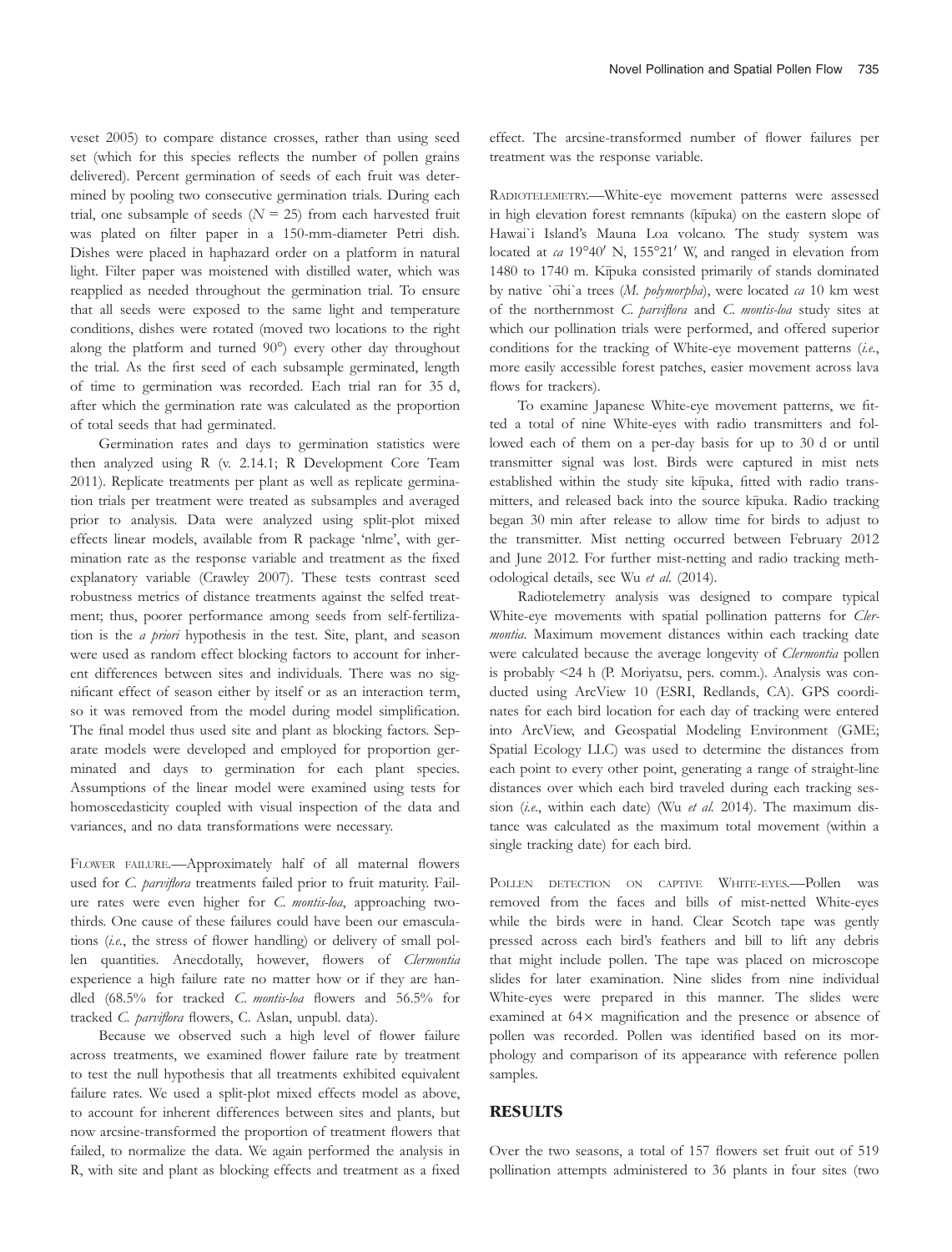sites each for C. parviflora and C. montis-loa). A total of 88 C. parviflora flowers from 21 plants and 51 C. montis-loa flowers from 15 plants successfully set seed.

STAND MEASUREMENTS.—Our stand surveys found a mean maximum stand diameter (i.e., straight-line distance across the longest axis of the stand area) for C. parviflora of 0.79 km (range 0.11– 1.20, SE 0.25) and a mean maximum stand diameter for C. montis-loa of 0.59 km (range 0.24–1.20, SE 0.21).

GERMINATION TRIALS.-For C. parviflora, proportion germination ranged from 0.33 for selfed flowers to 0.60 for intermediate-distance crosses (Table 1). The split-plot mixed effects linear model revealed significantly higher germination rates for nearest neighbor (20–50 m), cross-patch (100–300 m), and intermediate (800– 1200 m) distance treatments than for selfed flowers (Table 2). There was no significant difference in germination rate between long-distance treatments (10–20 km) and selfed flowers (Table 2). For C. montis-loa, no significant effects of treatment distance were detected (Table 2). Number of days to first germination ranged from 24.41 to 27.78, with no significant effect of treatment distance within either species (Table 1).

FLOWER FAILURE.-The rate of flower failure (i.e., number of treated flowers that failed out of total attempts) for each species– treatment combination ranged from just under half to two-thirds (Table 1). The split-plot mixed effects model detected no significant effect of treatment distance on flower failure rate for either plant species ( $P > 0.05$ ). Analysis with season as a blocking factor did not alter the results.

RADIOTELEMETRY.—The nine tracked Z. japonicus showed maximum daily movements ranging from 154.69 to 1053.23 m, with a mean of 392.72 m (Table 3).

POLLEN DETECTION ON CAPTIVE WHITE-EYES.—Of the nine slides examined for pollen, five contained at least one pollen grain fitting the morphotype of the study area's dominant tree species, M. polymorpha (E. Stacy, pers. comm.): equilateral, triangular pollen grains with rounded corners. No other pollen morphotypes were detected on any of the nine slides.

TABLE 2. Split-plot mixed effects linear model table of treatment (pollination distance) effects on percent germination for Clermontia parviflora and C. montisloa. Pollination distance categories (= 'Treatment') were treated as fixed effects in the model, and the model contrasted all distance categories against selfed (bagged) flowers. Site was the whole plot treatment, and individual plant was the subplot.

|                                    |                   | Clermontia parviflora | Clermontia montis-loa |         |
|------------------------------------|-------------------|-----------------------|-----------------------|---------|
| Treatment                          | $t_{\text{(df)}}$ | $P$ -value            | $t_{\text{(df)}}$     | P-value |
| Nearest neighbor (20-50 m)         | $2.25_{(67)}$     | 0.0276                | $-0.65_{(21)}$        | 0.5229  |
| Cross-patch $(100-300 \text{ m})$  | $2.06_{(67)}$     | 0.0431                | $-0.70_{(21)}$        | 0.4916  |
| Intermediate (800-1200 m)          | $3.29_{(67)}$     | 0.0016                | $-0.24_{(21)}$        | 0.8133  |
| Long-distance $(10-15 \text{ km})$ | $1.36_{(67)}$     | 0.1781                | $0.04_{(2,1)}$        | 0.9721  |

### DISCUSSION

We found no evidence that Japanese White-eye movement distances, as estimated by radiotelemetry, should hinder them from performing effective pollination of these two Clermontia species. Radio tracking results indicated that most tracked White-eyes moved  $\leq 1$  km/d, suggesting that pollen transported within a single date (i.e., during maximum viability) will most likely be transported within populations or at most between adjacent populations (Table 3). The C. parviflora populations (patches) we have explored range from 106 m to 1.2 km in diameter. Adjacent populations of *Clermontia* spp. are separated by  $\geq$ 1.6 km, and frequently much more. At the same time, maximum germination was obtained for crosses between 20 m and 1200 m for C. parviflora (Table 1). This suggests that intra-population pollen transfer may be optimal for *C. parviflora*. All germination treatments performed equally well for C. montis-loa (Table 2). While sample size was considerably lower for C. montis-loa than for C. parviflora, and the power to detect a statistical effect was therefore reduced, there was also no indication in the data of any trend toward spatial structure, making it seem unlikely that a larger sample size would qualitatively alter the results. The difference between the two Clermontia species may reflect their contrasting native distributions: whereas C. parviflora has a wide north-south distribution

TABLE 1. Overall mean proportion of treatment flowers that failed, proportion of treatment seeds germinating, and days to first germination. Values are means  $\pm$  SE. \*Values differed significantly from selfed treatments.

|                  | Clermontia parviflora |                  |                  | Clermontia montis-loa |                 |                  |
|------------------|-----------------------|------------------|------------------|-----------------------|-----------------|------------------|
| Treatment        | Prop. flower failure  | Prop. germ.      | Days             | Prop. flower failure  | Prop. germ.     | Days             |
| Selfed           | $0.54 \pm 0.08$       | $0.33 \pm 0.07$  | $25.86 \pm 1.05$ | $0.63 \pm 0.09$       | $0.41 \pm 0.07$ | $26.56 \pm 0.67$ |
| Nearest Neighbor | $0.44 \pm 0.10$       | $0.53 \pm 0.07*$ | $25.17 \pm 0.95$ | $0.58 \pm 0.13$       | $0.32 \pm 0.07$ | $27.78 \pm 0.81$ |
| Cross-patch      | $0.55 \pm 0.08$       | $0.51 \pm 0.07*$ | $24.52 \pm 0.65$ | $0.63 \pm 0.10$       | $0.32 \pm 0.08$ | $26.47 \pm 1.34$ |
| Intermediate     | $0.48 \pm 0.09$       | $0.60 \pm 0.03*$ | $24.41 \pm 0.65$ | $0.66 \pm 0.09$       | $0.36 \pm 0.10$ | $26.14 \pm 1.37$ |
| Long-distance    | $0.46 \pm 0.10$       | $0.45 \pm 0.07$  | $25.23 \pm 0.90$ | $0.63 \pm 0.09$       | $0.36 \pm 0.06$ | $27.27 \pm 1.55$ |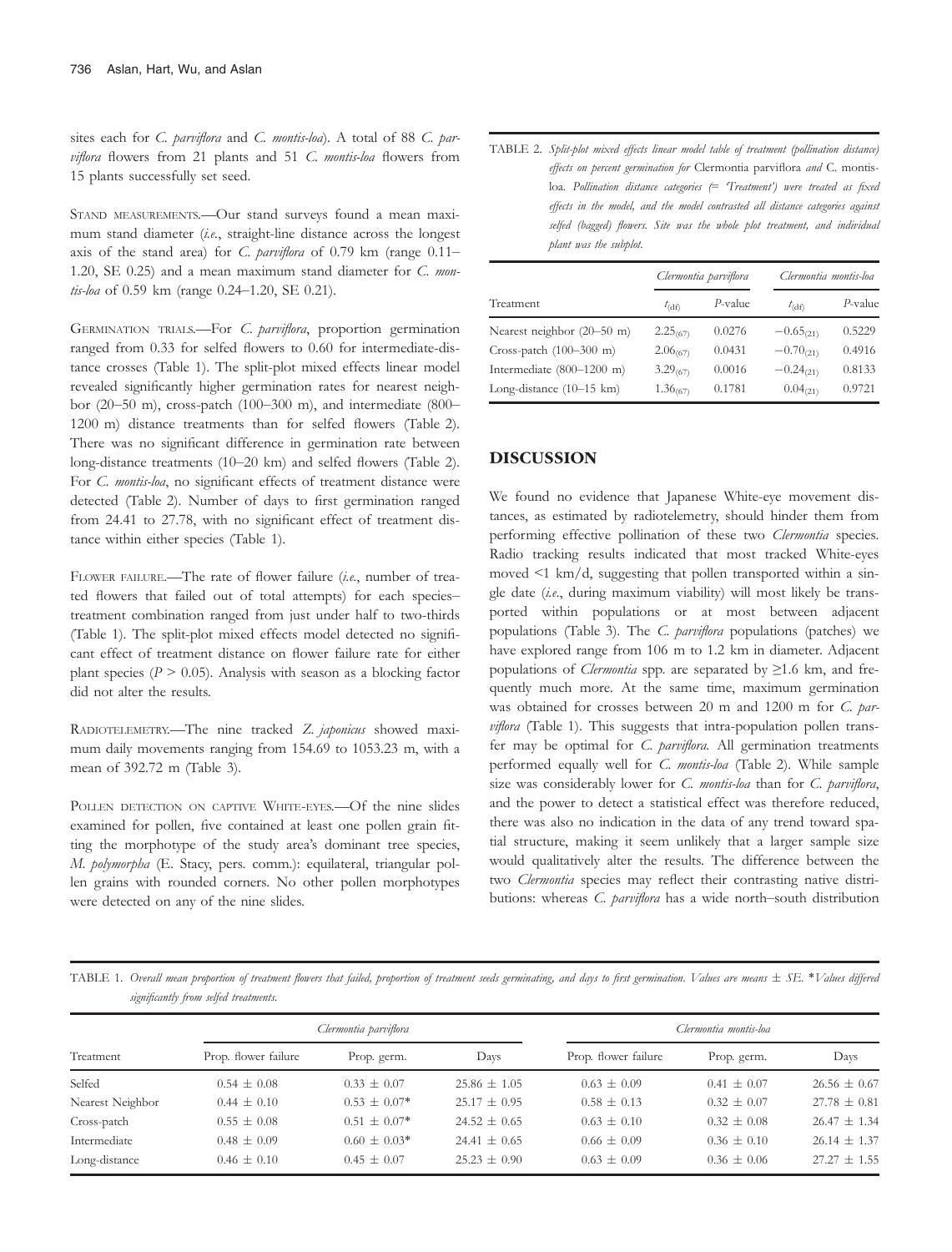TABLE 3. Daily movement patterns (the mean maximum distance moved across all days over which each bird was observed and the maximum distance moved in a single date) for each Japanese White-eye (Zosterops japonicus) as measured by radiotelemetry.

| Bird ID | Number of<br>individual<br>days observed | Mean max.<br>distance (m) | Max. one-day<br>distance (m) |
|---------|------------------------------------------|---------------------------|------------------------------|
| 302     | 1                                        | $163.17$ <sup>*</sup>     | 163.17                       |
| 302P    | 1                                        | 257.89                    | 257.89                       |
| 317     | 21                                       | $783.99 \pm 69.80$        | 1053.23                      |
| 609     | 23                                       | $155.94 + 40.77$          | 339.26                       |
| 629     | 20                                       | $235.31 \pm 66.65$        | 444.14                       |
| 640     | 19                                       | $109.66 \pm 17.65$        | 270.74                       |
| 692     | 7                                        | $163.56 \pm 57.71$        | 331.00                       |
| 720     | 7                                        | $149.22 + 49.46$          | 288.92                       |
| 808     | 8                                        | $175.50 + 79.07$          | 472.41                       |

\*No variance, as bird was observed on only one date.

across multiple volcanoes on the island, C. montis-loa grows just on Mauna Loa volcano and occupies a smaller range. The wider diversity of environmental conditions in which C. parviflora occurs could promote the development of ecotypes, showing local adaptation, within the species.

Unfortunately, we know little about the movement behaviors of the historical Hawaiian avifauna, so we cannot determine whether extinct honeycreepers moved within spatial scales similar to the Japanese White-eye. Even extant honeycreeper movements are poorly understood. The most common honeycreepers today are the `Apapane (Himatione sanguinea) (ca 13 g) and `Amakihi (Hemignathus virens virens) (ca 11 g). These birds are on average just slightly larger than Japanese White-eye  $(aa 10 g)$  and occupy a similarly broad elevational range. Although large-scale movements of both `Amakihi and `Apapane in response to nectar availability have been documented (van Riper 1984, Ralph & Fancy 1995), no fine-scale information on their daily movements is available. However, a study of breeding season male `I`iwi (Vestiaria coccinea) home range sizes provides a valuable comparison (Kuntz 2008). Because methodologies, analyses, and overall study objectives were different, statistical comparisons between Kuntz's (2008) data and ours are not applicable. Nevertheless, in examining Kuntz's (2008) adaptive kernel estimates and measuring straight-line average maximum movements (i.e., from edge to edge of  $90\%$ utilization contours, measured along the longest axis), it appears that breeding season males' maximum movements ranged from ca 30–200 m. Because the goal of Kuntz's (2008) study was to assess home range size, movements were not evaluated on a daily basis. However, if males generally move within the home ranges delineated by Kuntz (2008), `I`iwi demonstrate activities within spatial scales that are similar in order of magnitude to Japanese White-eye. As `I`iwi is the sole remaining, non-endangered, midsized honeycreeper on Hawai`i Island, it is probably the best remaining native pollinator of larger- flowered species. Similarities between Japanese White-eye and `I`iwi movements are therefore

further evidence that Japanese White-eye might be an adequate novel pollinator for at least the two Clermontia species examined here.

Spatial structure such as we found for C. parviflora has been found to be important for a diversity of plant species. As a few examples, germination and seedling metrics were measured for bird-adapted Grevillea mucronulata (Proteaceae) plants, and both inbreeding depression and outbreeding depression were detected after crossing parents of different distances (Forrest et al. 2011). Seed viability, germination, and growth were measured for the naturalized weed Silene vulgaris; inbreeding depression was detected for all tested lineages, and some displayed outbreeding depression, as well (Bailey & McCauley 2006). Seed set, seed weight, germination, and early growth (1–2 mo) in a population of Impatiens capensis (Balsaminaceae), an annual herb with a mixed mating system, demonstrated that distance yielded different patterns depending on which parameter was measured (McCall et al. 1991).

If movement patterns of a novel pollinator lead to shorter pollen exchange distances relative to native mutualists, altered spatial dynamics of pollination could generate increased inbreeding relative to native mutualists, leading to reduced genetic diversity and perhaps lowered fitness (Robertson & Ulappa 2004, Seltmann et al. 2009). On the other hand, increased distances of pollen transfer could erode local adaptation, if present, and prove to be detrimental to population fitness (= outbreeding depression) (Waser & Price 1994). Finally, spatial dynamics may have no effect. Because the Clermontia lineage experienced narrow population bottlenecks when colonizing the Hawaiian Islands, detrimental alleles may have been purged from the population, making outcrossing less important than might otherwise be expected (Lande et al. 1994, Crnokrak & Barrett 2002).

One important aspect of this case study—and indeed of many known novel mutualisms, (Aslan et al. 2012)—is that the likely positive impact on pollination of the novel mutualist may be offset by negative impacts. As a non-native species, Japanese White-eye may compete with the `I`iwi (Mountainspring & Scott 1985). Increased numbers of Japanese White-eye have also been blamed for the sharp collapse of the native Hawai'i Akepa (Loxops coccineus) in Hakalau Forest National Wildlife Refuge on Hawai`i Island's Mauna Kea volcano (Freed & Cann 2009).

Today, the Japanese White-eye is the most likely bird to come into contact with Clermontia (Aslan et al. 2014). However, Clermontia plants are relatively rare. Much more common species in the study region are overstory plants such as the dominant M. polymorpha tree, which is bird-pollinated and ubiquitously available as a nectar source. Because they are generalist feeders, a foraging Japanese White-eye is more likely to opportunistically encounter M. polymorpha than Clermontia, as the M. polymorpha pollen detected on mist-netted White-eyes indicated. Transfer of heterospecific pollen to *Clermontia* seems probable; furthermore, C. parviflora and C. montis-loa do hybridize in their zone of overlap (J. Johansen, pers. comm.) and the White-eye could facilitate such hybridization. A study of the impact of heterospecific pollen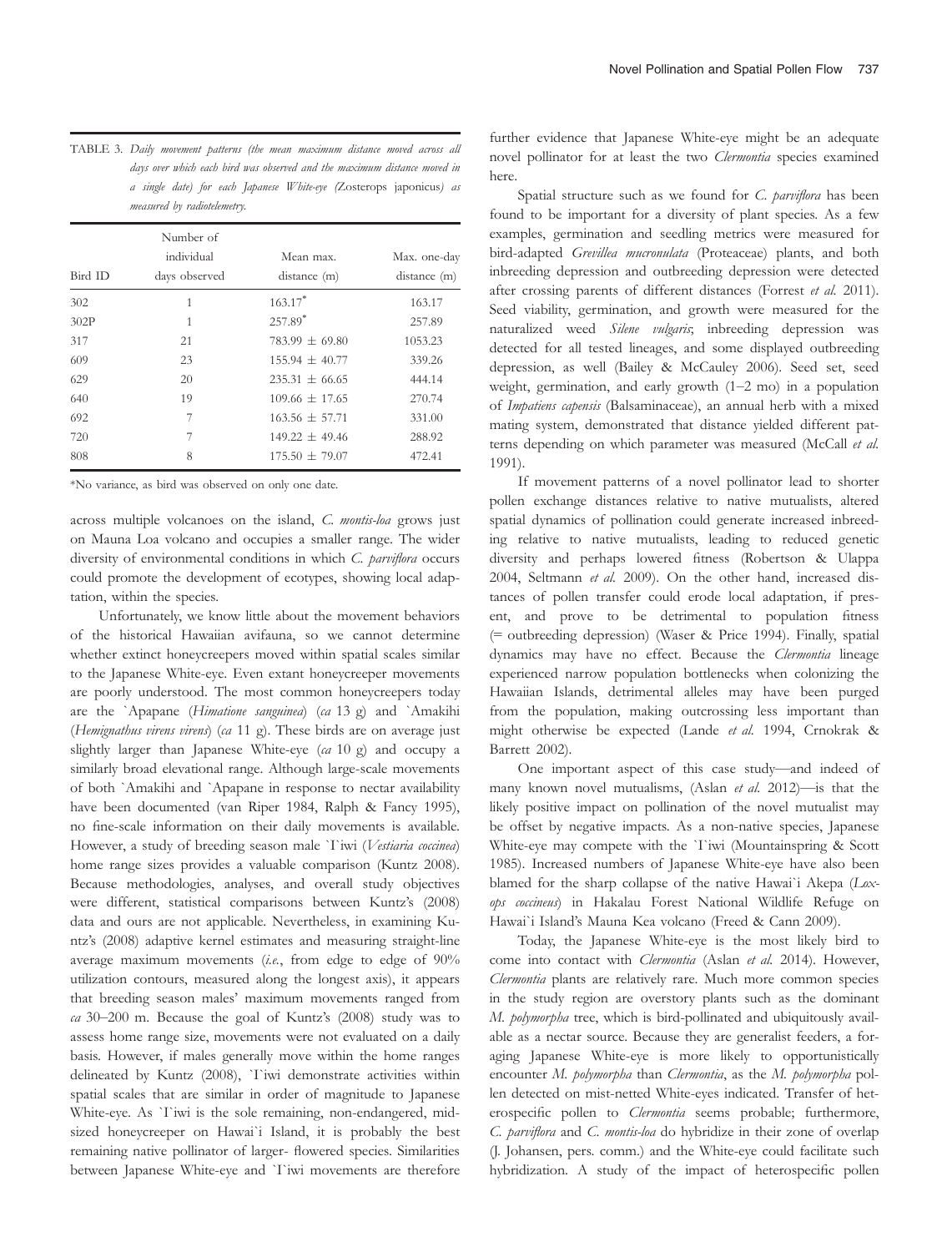transfer on Clermontia reproductive success could provide further understanding of the qualitative components of the White-eye's effectiveness as a novel pollinator in this system.

Understanding both quantitative and qualitative pollination components may be critical for reintroduction efforts for threatened species, such as the ongoing program to reintroduce the critically endangered Clermontia peleana on Hawai`i Island (Robichaux 2012). If novel pollinators are shown to be both quantitatively and qualitatively effective mutualists and their movement scales can be defined, outplantings can be planned to maximize likely pollen exchange under current pollination conditions.

To rescue species threatened by potential extinctions due to the disruption of mutualisms, the deliberate introduction of non-native species that are functional analogs—i.e., taxon substitution (Atkinson 2001)—has been proposed as a conservation strategy (Griffiths & Harris 2010, Kaiser-Bunbury et al. 2010). In Mauritius, for example, non-native giant tortoises (Aldabrachelys gigantea and Astrochelys radiata) were recently introduced under controlled conditions to reestablish the seed dispersal function of the extinct Mascarene giant tortoise (Cylindraspis spp) (Griffiths & Harris 2010). Native plants have been shown to benefit from novel mutualisms in cases where native mutualists have become extinct (Cox 1983, Kaiser-Bunbury et al. 2010). However, the introduction of non-native species into new ecosystems has frequently proven to be highly detrimental to the environment and the deliberate introduction of mutualists is therefore highly controversial. In light of the growing interest in these restoration measures among researchers and managers, there is a clear need for more complete understanding of both the quantitative and qualitative aspects of novel relationships between native and nonnative species.

## ACKNOWLEDGMENTS

Many thanks to R. Robichaux and J. P. Price for advice and guidance throughout this project. We are grateful to F. Box, Bill Gilmartin, Hawaii Volcanoes National Park, and the Hawaii Department of Land and Natural Resources for allowing us to access Clermontia plants on their land. Thanks to R. Pender and P. Moriyatsu for pollination treatment advice. Radio-telemetry was assisted by collaboration from D. Flaspohler, J. Knowlton, and T. Fukami, as well as advice from D. Delparte.

#### SUPPORTING INFORMATION

Additional Supporting Information may be found in the online version of this article:

FIGURE S1. Map of Hawai`i Island with the relative locations of the four principal study sites.

## LITERATURE CITED

ABE, T. 2006. Threatened pollination systems in native flora of the Ogasawara (Bonin) Islands. Ann. Bot. 98: 317–334.

- ADLER, L. S., AND R. E. IRWIN. 2006. Comparison of pollen transfer dynamics by multiple floral visitors: Experiments with pollen and fluorescent dye. Ann. Bot. 97: 141–150.
- AIZEN, M. A., AND L. D. HARDER. 2007. Expanding the limits of the pollenlimitation concept: Effects of pollen quantity and quality. Ecology 88: 271–281.
- ASLAN, C. E., E. S. ZAVALETA, D. CROLL, AND B. TERSHY. 2012. Effects of native and non-native vertebrate mutualists on plants. Conserv. Biol. 26: 778–789.
- ASLAN, C. E., E. S. ZAVALETA, D. CROLL, B. TERSHY, AND R. H. ROBICHAUX. 2014. Imperfect replacement of native species by non-native species as pollinators of endemic Hawaiian plants. Conserv. Biol. 28: 478–488.
- ASLAN, C. E., E. S. ZAVALETA, B. TERSHY, AND D. CROLL. 2013. Mutualism disruption threatens global plant biodiversity: A systematic review. PLoS ONE 8: e66993.
- ATKINSON, I. A. E. 2001. Introduced mammals and models for restoration. Biol. Conserv. 99: 81–96.
- ATKINSON, C. T., AND D. A. LAPOINTE. 2009. Introduced avian diseases, climate change, and the future of Hawaiian honeycreepers. J. Avian Med. Surg. 23: 53–63.
- BAILEY, M. F., AND D. E. McCAULEY. 2006. The effects of inbreeding, outbreeding and long-distance gene flow on survivorship in North American populations of Silene vulgaris. J. Ecol. 94: 98-109.
- BOELMAN, N. T., G. P. ASNER, P. J. HART, AND R. E. MARTIN. 2007. Multi-trophic invasion resistance in Hawaii: Bioacoustics, field surveys, and airborne remote sensing. Ecol. Appl. 17: 2137–2144.
- BRODIE, J. F., O. E. HELMY, W. Y. BROCKELMAN, AND J. L. MARON. 2009. Bushmeat poaching reduces the seed dispersal and population growth rate of a mammal-dispersed tree. Ecol. Appl. 19: 854–863.
- BRONSTEIN, J. L. 2009. The evolution of facilitation and mutualism. J. Ecol. 97: 1160–1170.
- BUTCHART, S. H. M., M. WALPOLE, B. COLLEN, A. van STRIEN, J. P. W. SCHARLE-MANN, R. E. A. ALMOND, J. E. M. BAILLIE, B. BOMHARD, C. BROWN, J. BRUNO, K. E. CARPENTER, G. M. CARR, J. CHANSON, A. M. CHENERY, J. CSIRKE, N. C. DAVIDSON, F. DENTENER, M. FOSTER, A. GALLI, J. N. GALLOWAY, P. GENOVESI, R. D. GREGORY, M. HOCKINGS, V. KAPOS, J. F. LAMARQUE, F. LEVERINGTON, J. LOH, M. A. MCGEOCH, L. MCRAE, A. MINASYAN, M. H. MORCILLO, T. E. E. OLDFIELD, D. PAULY, S. QUADER, C. REVENGA, J. R. SAUER, B. SKOLNIK, D. SPEAR, D. STANWELL-SMITH, S. N. STUART, A. SYMES, M. TIERNEY, T. D. TYRRELL, J. C. VIÉ, AND R. WATSON. 2010. Global biodiversity: Indicators of recent declines. Science 328: 1164–1168.
- COX, P. A. 1983. Extinction of the Hawaiian avifauna resulted in a change of pollinators for the ieie, Freycinetia arborea. Oikos 41: 195–199.
- CRAWLEY, M. J. 2007. The R Book. John Wiley & Sons Ltd., West Sussex, U.K.
- CRNOKRAK, P., AND S. C. H. BARRETT. 2002. Perspective: Purging the genetic load: A review of the experimental evidence. Evolution 56: 2347–2358.
- FORREST, C. N., K. M. OTTEWELL, R. J. WHELAN, AND D. J. AYRE. 2011. Tests for inbreeding and outbreeding depression and estimation of population differentiation in the bird-pollinated shrub Grevillea mucronulata. Ann. Bot. 108: 185–195.
- FOSTER, K. R., AND T. WENSELEERS. 2006. A general model for the evolution of mutualisms. J. Evol. Biol. 19: 1283–1293.
- FREED, L. A., AND R. L. CANN. 2009. Negative effects of an introduced bird species on growth and survival in a native bird community. Curr. Biol. 19: 1736–1740.
- GRIFFITHS, C. J., AND S. HARRIS. 2010. Prevention of secondary extinctions through taxon substitution. Conserv. Biol. 24: 645–646.
- HART, P. J., B. L. WOODWORTH, R. J. CAMP, K. TURNER, K. MCCLURE, K. GOO-DALL, C. HENNEMAN, C. SPIEGEL, J. LEBRUN, E. TWEED, AND M. SAM-UEL. 2011. Temporal variation in bird and resource abundance across an elevational gradient in Hawaii. Auk 128: 113–126.
- HERRERA, C. M. 1987. Components of pollinator "quality": Comparative analysis of a diverse insect assemblage. Oikos 50: 79–90.